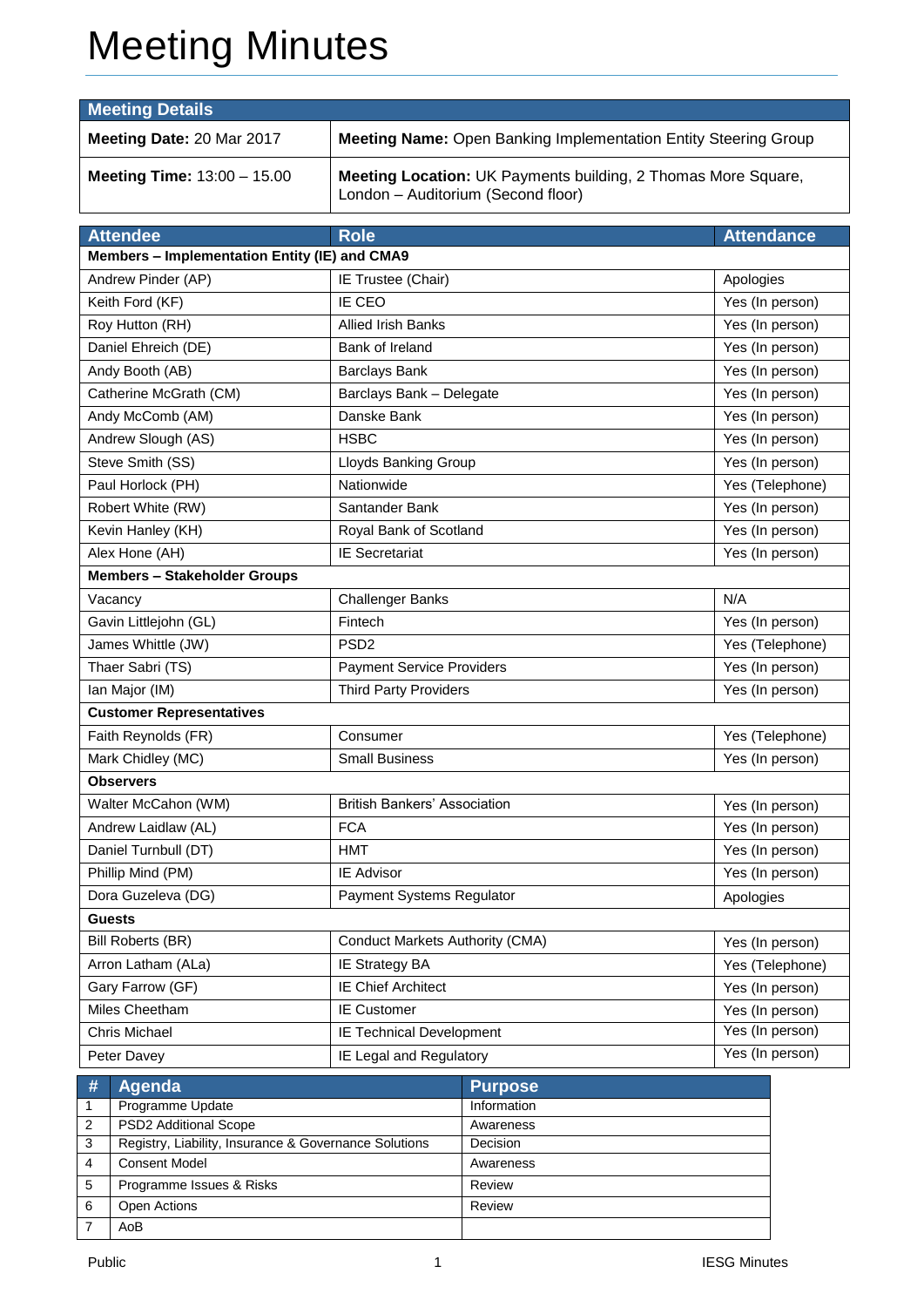#### **Agenda item 1** – Programme Update

KF opened the meeting and welcomed the members. It was noted that the previous Programme Director has left the programme following a successful mobilisation of the programme and delivery of the first set of Open Banking Remedies. An update was also provided in relation to Andrew Pinder who has stepped down from his role as the Implementation Trustee, due to personal reasons. The Trustee's efforts and contribution to the programme were noted. KF also introduced himself to the group and provided a summary of his professional background.

KF provided an update on the programme status:

- The overall status for the programme was reported as Green for Open Data 6 of the 9 institutes went live on Monday 13<sup>th</sup> March; 4 of 6 CMA9 delivered Commercial Credit Cards early on the 13<sup>th</sup> March, - ahead of the month end due date. Lloyds and HSBC are intending to go live on the 20<sup>th</sup> with Allied Irish Bank completing the set on 24<sup>th</sup>. Following this success, Open Data technical delivery will transition to a maintenance phase at the end of March.
- PH stated that the CMA9 recognised and are pleased with the immediate change in programme approach and style of delivery. In the spirit of openness, the Non-Disclosure Agreement has been dissolved, which GL endorsed. It was stated that a series of workstream challenge sessions are being held to review progress against plan, resource and budget requirements. The aim is to rationale workstreams, where possible, to identify economies of scale and potential cost savings.
- SS presented a letter address to the Trustee which included the suggestion that "Customer detriment if poor quality or inconsistent Data are in a product purchase decision – at worst, customers could be misled and switch accounts based on inaccurate comparison of relative cost". KF replied that the IE could not be responsible for the quality of this data, but it made sense to make available the means to produce a comparison of the data provided from all the CMA9, to ascertain any obvious mistakes and provide assurance. KF further confirmed that at present the Open Banking website did carry the word Beta. **ACTION\_SG020:** SS requested the Implementation Entity to consult with CMA and seek agreement that article 39.1.1 should come into force upon completion of this industry testing. A separate and specific testing programme to provide comfort to the Implementation Entity and the industry over the quality and alignment of the BCA and SME Lending API data should be undertaken.

#### **Agenda item 2** – PSD2 Additional Scope

GF provided an update on the Read/Write Architecture, the key points of which are noted below:

- Following the previous action related to GF leading the PSD2 architectural work with support from the PSD2 stakeholder group, an update was provided on the extent to which Open Banking will deliver a PSD2 solution based on sensibility and do-ability. The scope is also intended to mitigate the potential risk of designing and building a solution in the absence of a fully defined and baselined scope.
- It was noted by GF and JW that the scope recommendation and functionality will provide the best outcome for the consumer and industry by providing a consistent functional and standard approach. There is a potential for institutes to provide an alternative approach to PSD2. To reduce this risk, the Open Banking solution and API development is intended to be modular, which can be matured and developed as a building block for industry.
- GF also stated there is a risk related to Credit Cards, Banks and card issues not fully adopting the PSD2 solution. GL mentioned that a wider set of stakeholders will need to be engaged as we progress towards the Jan 2018 Read / Write delivery, to ensure appropriate awareness and understanding of the Open Banking solution.
- GL stated that whilst the scope was agreed, there is a need to revisit the scope once it had been through the other areas of liability registry and live market alignment, and therefore maybe subject to future revisions and will not lock down. It was also noted the conclusion was to restrict the work to the CMA remedies, but with a number of provisos:
	- a. The APIs being developed are modular, and capable of further development by other user groups - such as PSPs - (as set out in second bullet)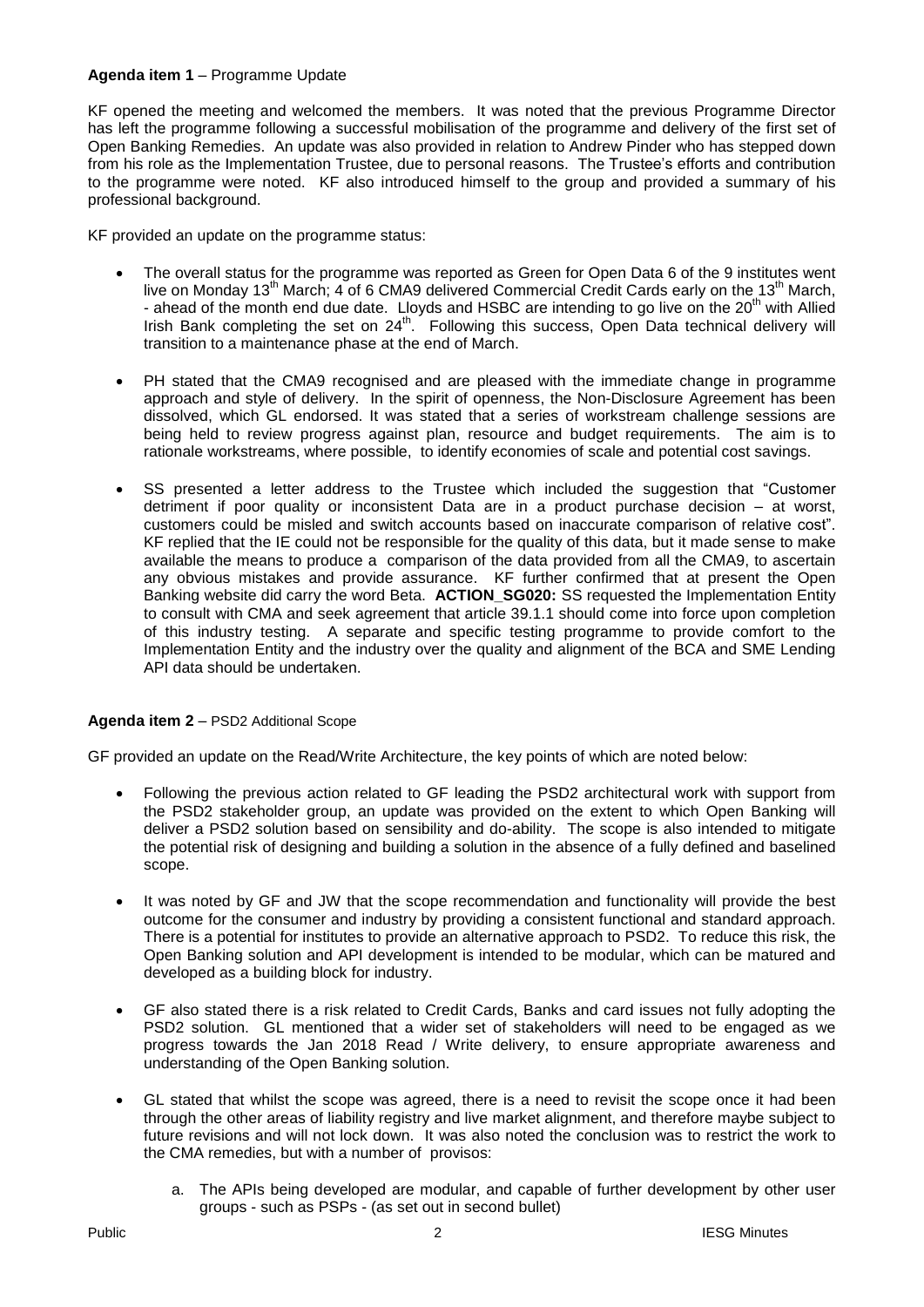- b. The APIs would be entirely open (no IP rights would restrict any bona fide third party from using them).
- c. The IE system architects/ product managers would be available to have discussions with stakeholders to help understand the scope of what is being built to help stakeholder groups to decide whether this is sufficient for their purposes. If small changes are needed, the IE will consider these as change requests and make reasonable efforts to respond to changes.

TS questioned whether the exclusion of of Article 65 on availability of funds (read access) was consistent with the CMA order, which was noted.

*1. 10.1.2 both read and write access, which allows a third party to access account information or initiate a payment on behalf of the customer (subject to the customer's explicit consent), for data set out in Article 14 (the 'Read/Write Data Standard') and which has the features and elements necessary to enable Providers to comply with the requirements to provide access to accounts subject to this Part 2 of the Order under PSD2.*

#### **Agenda item 3** – Registry, Liability and Insurance & Governance Solutions

Due to limited time, this agenda item was not covered; an extraordinary IESG has been scheduled for 23<sup>rd</sup> March 2017.

#### **Agenda item 4** – Consent

Due to limited time, this agenda item was not covered; an extraordinary IESG has been scheduled for 23<sup>rd</sup> March 2017.

#### **Agenda item 5** – Programme Issues & Risks

Due to limited time, the issues and risks were noted but not reviewed in detail.

#### **Agenda item 6** – Open Actions

All of the previous open actions were referenced as part of the meeting.

#### **Agenda item 7** – Any Other Business (AOB)

There were no items of AOB recorded at this meeting.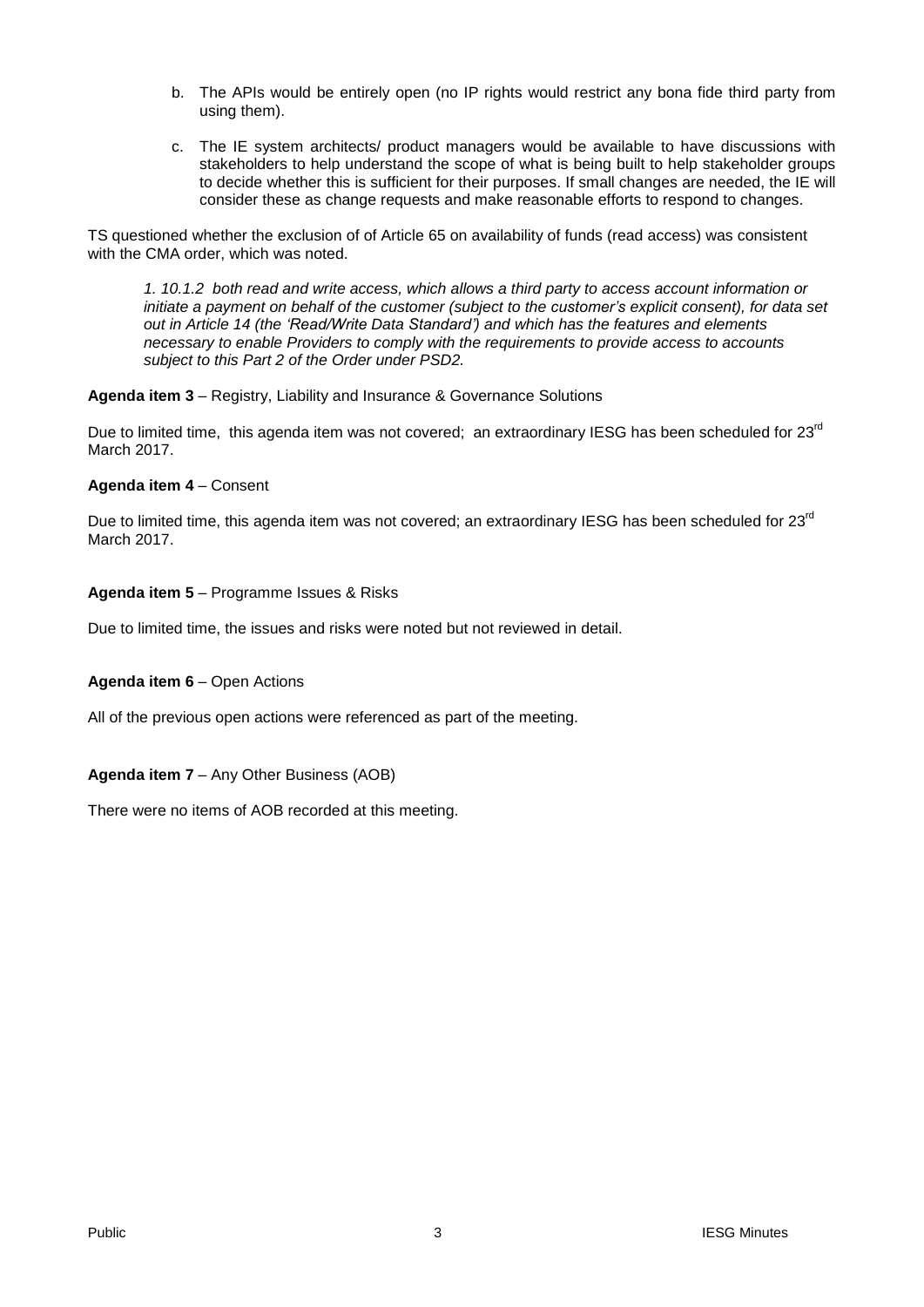### **New Actions from Implementation Entity Steering Group (20 March 2017)**

| <b>Ref</b>     | <b>Date</b><br><b>Raised</b> | <b>Action Description</b>                                                                                                                                                                                                                                                                                                                                                                                               | <b>Owner</b>                          | <b>Target</b><br><b>Resolution</b><br><b>Date</b> | <b>Commentary</b>                                                                                                                                                                                                 | <b>Status</b> |
|----------------|------------------------------|-------------------------------------------------------------------------------------------------------------------------------------------------------------------------------------------------------------------------------------------------------------------------------------------------------------------------------------------------------------------------------------------------------------------------|---------------------------------------|---------------------------------------------------|-------------------------------------------------------------------------------------------------------------------------------------------------------------------------------------------------------------------|---------------|
| SG_A016        | 14 Feb 17                    | <b>Forward Agenda</b><br>Steering Group Forward Agenda to be produced<br>outlining future topics of discussion and<br>decisions required.                                                                                                                                                                                                                                                                               | Alex Hone                             | 31 Mar 17                                         | 28/03: To be included as part of the IESG Strategy<br>day.                                                                                                                                                        | Open          |
| <b>SG_A020</b> | 20 Mar 17                    | <b>Data Integrity</b><br>SS requested the Implementation Entity to<br>consult with CMA and seek agreement that<br>article 39.1.1 should come into force upon<br>completion of this industry testing. A<br>separate and specific testing programme to<br>provide comfort to the Implementation<br>Entity and the industry over the quality and<br>alignment of the BCA and SME Lending<br>API data should be undertaken. | Keith Ford                            | 31 Mar 17                                         |                                                                                                                                                                                                                   | Open          |
| <b>SG_A021</b> | 20 Mar 17                    | <b>Website Disclaimer</b><br>Open Banking Website to reference a period of<br>Live Proving testing is being performed.                                                                                                                                                                                                                                                                                                  | Alex Hone /<br><b>Richard Lindsay</b> | 24 Mar 17                                         | 28/03: Website updates made to the Registration<br>page and the Terms and Conditions.                                                                                                                             | Closed        |
| <b>SG_A022</b> | 20 Mar 17                    | Open Data Release Reference Guide<br>Industry and consumer friendly guide to what<br>Open Banking is and an overview of what the<br>Open Data and Read/Write deliverables will be<br>able to provide.                                                                                                                                                                                                                   | Alex Hone /<br><b>Richard Lindsay</b> | 31 Mar 17                                         |                                                                                                                                                                                                                   | Open          |
| <b>SG_A023</b> | 20 Mar 17                    | <b>NPSO (New Payments Systems Operator)</b><br>Define and agree engagement model with<br>NPSO.                                                                                                                                                                                                                                                                                                                          | Alex Hone /<br>Nigel Spencer          | 24 Mar 17                                         | 21/03: Engagement with NPSO Delivery Group<br>(Rob Stansbury) via Op Gov WS, current thinking is<br>OB remains under the governance of the IE and<br>programme; future state decision to be reviewed<br>Sep 2017. | Closed        |
| <b>SG_A024</b> | 20 mar 17                    | <b>Extraordinary IESG</b><br>Additional IESG meeting required to cover<br>Registry, Liability Model and Consent Model.                                                                                                                                                                                                                                                                                                  | Alex Hone                             | 20 Mar 17                                         | 21/03: Meeting scheduled for 23 Mar, 12:00 - 14:00<br>and papers circulated 21 Mar, stating purpose and<br>proposed outcome.                                                                                      | Closed        |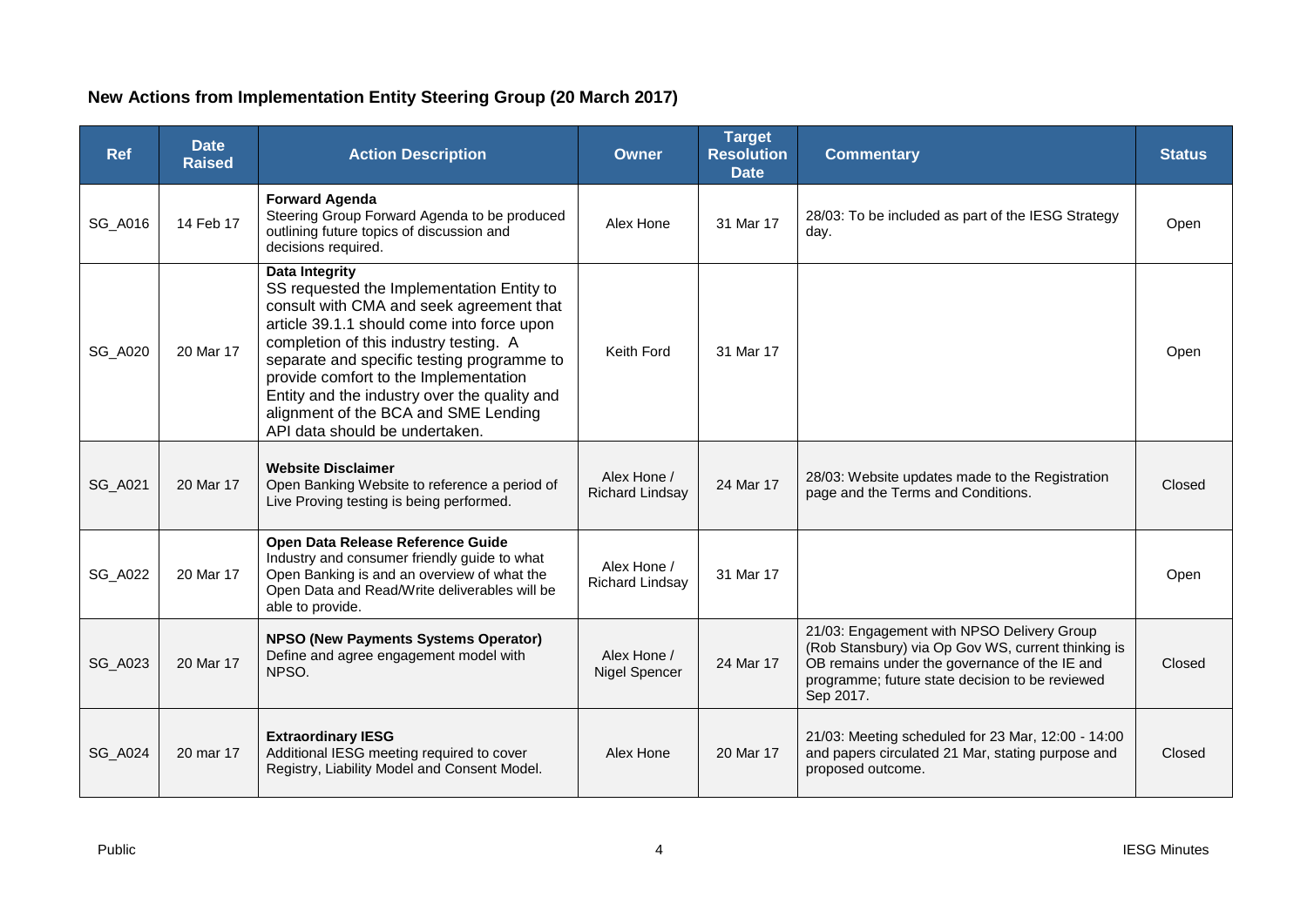| <b>SG_A025</b> | 20 Mar 17 | <b>Extended IESG Meetings</b><br>Future meetings to be extended to allow more<br>time to review and discuss papers and<br>recommendations. | Alex Hone | 24 Mar 17 | 21/03: Remaining 2017 IESG meetings extended to<br>3 hrs, updated invites to follow. | Closed |
|----------------|-----------|--------------------------------------------------------------------------------------------------------------------------------------------|-----------|-----------|--------------------------------------------------------------------------------------|--------|
|----------------|-----------|--------------------------------------------------------------------------------------------------------------------------------------------|-----------|-----------|--------------------------------------------------------------------------------------|--------|

## **New Decisions from Implementation Entity Steering Group (20 March 2017)**

| <b>Ref</b>     | <b>Decision</b><br><b>Date</b> | <b>Key Decision Summary</b>                                 | <b>Decision Rationale</b>                                                                                                                                                                                                                                                     | <b>Consensus</b> |
|----------------|--------------------------------|-------------------------------------------------------------|-------------------------------------------------------------------------------------------------------------------------------------------------------------------------------------------------------------------------------------------------------------------------------|------------------|
| <b>SG D005</b> | 20 Mar 17                      | <b>PSD2 Additional Scope</b>                                | The Steering Group acknowledged and approved Open Banking's<br>position to limit the scope of the OB programme to the Restricted<br>PSD2 scope as set out in the CMA Remedies.                                                                                                | Majority         |
| <b>SG_D006</b> | 23 Mar 17                      | Liability Management - ratification and support of approach | It was agreed to progress on the 'Basic approach' which relies on<br>PDS2 liability management, which will provide a basis for exploring<br>and developing the management structure.                                                                                          | Majority         |
| <b>SG_D007</b> | 23 Mar 17                      | Registry - ratification and support of approach             | It was agreed to progress on the 'Basic approach' which relies on<br>PDS2 liability management, which will provide a basis for exploring<br>and developing the management structure.                                                                                          | Majority         |
| <b>SG_D008</b> | 23 Mar 17                      | Insurance - ratification and support of approach            | It was agreed to progress on the 'Basic approach' for the TPP<br>insurance arrangements, which for TPPs means ensuring they are<br>adequately covered.                                                                                                                        | Full             |
| <b>SG_D009</b> | 23 Mar 17                      | Governance - ratification and support of approach           | It was agreed to progress on the 'Added value approach' for the<br>Governance Model. This approach for developing the governance is<br>to include and consult the TPPs in the governance model required to<br>ensure a balance of standards and input to the future strategy. | Full             |